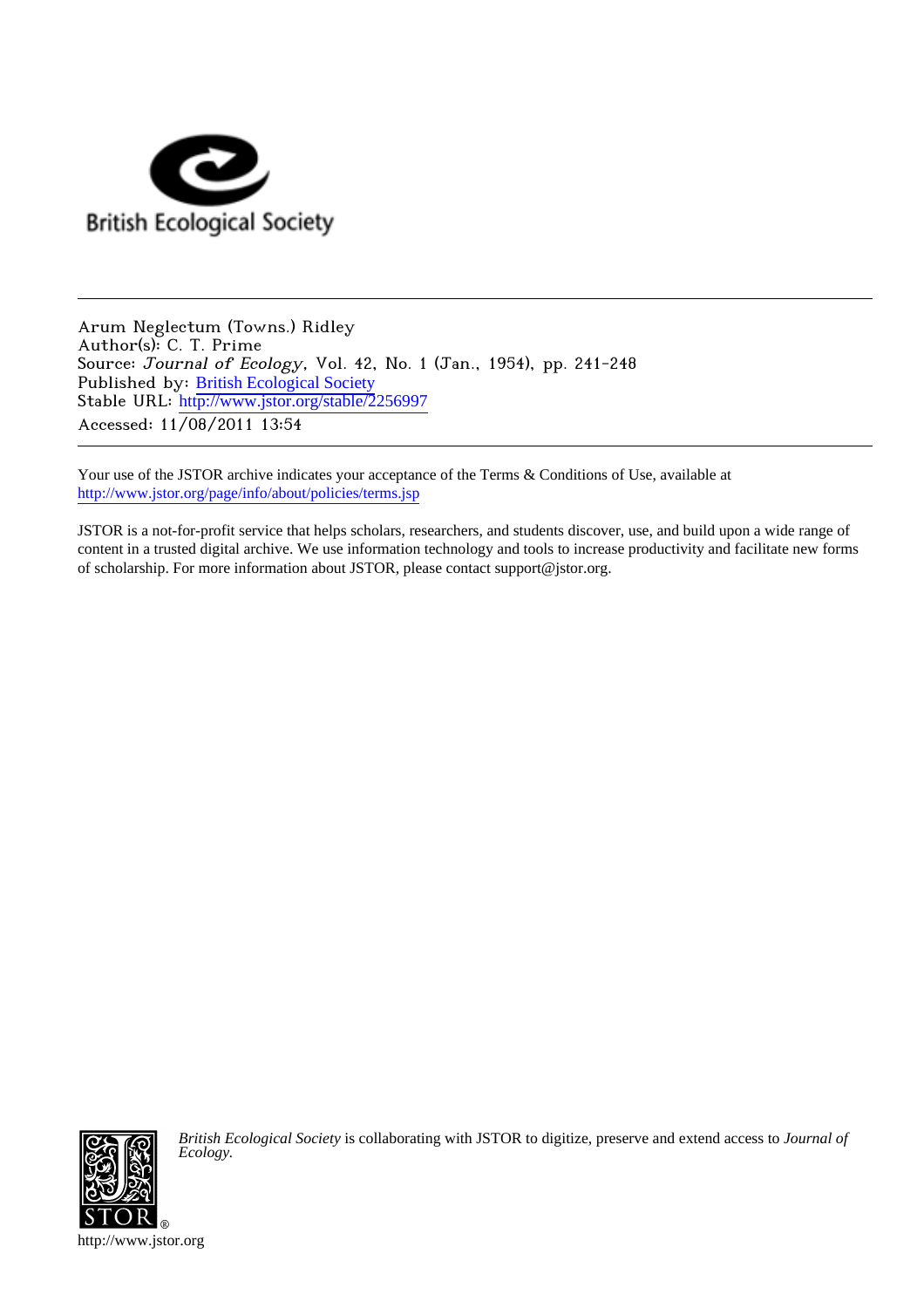# $[ 241 ]$

# Arum neglectum (Towns.) Ridley (Arum italicum var. neglectum Townsend; Arum italicum auct. angl. non Mill.)

#### C. T. PRIME

#### Biology Department, Whitgift School, South Croydon

A robust perennial, 15-20 cm., with 4-8 radical leaves springing from a stout stem. Corm 3-6 cm. in diameter, of approximately the same length, with the shoot produced almost apically (i.e. the corm is normally not so horizontally placed as that of Arum maculatum.) Leaf lamina slightly leathery, rather thicker than in  $A$ . maculatum, hastate, light to dark bright green; the lobes  $7-11 \times 5-7$  cm., the angle between the lobe and the petiole being about 40-45?. The laminae are rarely marked with dark spots; if present they usually have a regular outline. Veins pinnately branched, light green, rarely white. Petiole channelled above, 15-30 cm. Petiole/leaf length ratio greater than in A. maculatum. Hibernal leaves similar, but the hastate character is rather less marked. Stomatal index 10-13 (cf. A. maculatum, S.I. 7-11. 5).

Flowers monoecious, protogynous on a vertical axis which is prolonged as the yellow spadix  $(5-6 \times 0.5 \text{ cm})$  to rather more than one-third of the height of the spathe. Spathe tapering, 20–40 cm. long, rather broader than in A. maculatum, drooping rather early, the margins overlapping, sometimes pinkish at the base, shrivelling after flowering, very rarely spotted. Inflorescence axis bearing (in order from the base downwards):  $(a)$  a zone of 40–60 sterile male flowers reduced to hairs,  $4-7$  mm. long, (b) a zone of c. 100–150 yellow anthers, 1-5-2 mm. long, dehiscing longitudinally, (c) 40-70 pale green syncarpous unilocular ovaries 35 mm. long with evanescent stigmas; the highest row are sterile. Infructescence 10-25 cm. long, a bare spike of berries which are scarlet when ripe, containing 1-2 (rarely more) reticulated seeds.

First described in the British Isles by A. Hambrough (1854), when it was identified as A. italicum Miller. Subsequently Townsend (1883) distinguished it from A. italicum as var. neglectum. It was raised to specific rank by Ridley (1938).

The cause of the dark patches on the leaves is obscure. Ridley (1938) regards all spotted forms as hybrids with A. maculatum, but the two species are not readily interfertile. Other spotted forms have occurred amongst seedlings grown by the writer. The spots are not due to anthocyanin in the normal state for they do not give the usual anthocyanin reactions. The same applies to A. maculatum, and Robinson & Robinson lists this  $(1931)$  plant as lacking anthocyanin. Möbius  $(1927)$ , however, lists A. maculatum as containing anthocyanin. The leaves of  $A$ , neglectum give the sodium picrate reaction for cyanophoric glucoside like A. maculatum.

Native. A plant of light shade on good soils, restricted to the south and south-west of England, usually within 1 mile  $(1.6 \text{ m.})$  of the sea.

I. Geographical and altitudinal distribution. A. neglectum is recorded with certainty from nine vice-counties. It is recorded from the Scilly Isles (St Mary), and in parts of west Cornwall (1) it is as common as A. maculatum. Here, forms resembling A. *italicum* exist, but the range of intermediates is not so great as that in south-eastern Jersey In east Cornwall (2) there are records from the coastal areas, as also from south Devon (3)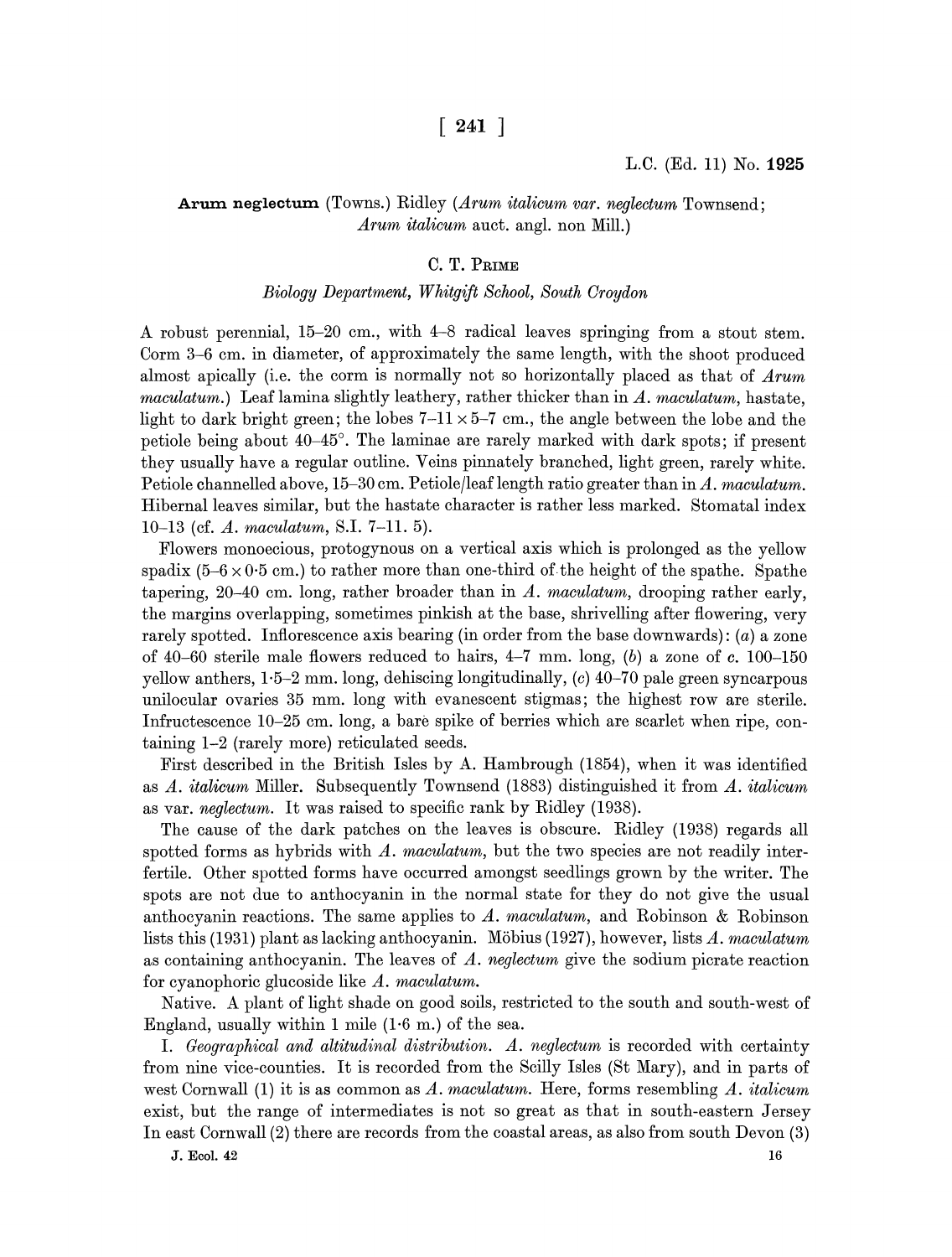(but see below), Dorset (9), south Hants (11, 12). In the latter county it occurs up to 15 miles (24 km.) from the sea. It is also found in the Isle of Wight (10), where it was originally recorded as British, and in west Sussex (13), where the species reaches its present eastern limit at Lancing. One still more easterly locality at Southwick (14) is not included in the above list as  $A$ . neglectum has not been refound there recently. There are records for Guernsey, Jersey and Alderney (Channel Islands).

The record from north Devon (4) in the Flora of Devon (1949) is an error. To quote from the Flora 'of two large gatherings sent to Kew the second was determined as mainly A. neglectum with several intermediate forms between A. italicum and A. maculatum' (Martin & Fraser, 1939). The writer visited this area with the finder (Dr F. R. Elliston Wright), and it was clear the record was an error, all the plants being variants of  $\Lambda$ . maculatum. Doubt attaches to the following Devon localities also taken from the Flora: Newton near Dartmouth, Sidmouth, Salcombe Regis, Torquay. Though all these places include suitable habitats I have yet to discover a correctly identified herbarium specimen from them and the local botanists have not seen the plant. It is known with certainty from Thurlestone on Bigbury Bay; it probably occurs at Hope Cove; Sidford; and persists (1951) in the garden at Fursdon, Plymouth (Briggs, 1888).

The record for Bath, north Somerset (6) (Stephenson, Torquay Herb.) is an error; as is most likely the record from Minehead, south Somerset (5) (Crawshaw, Torquay Herb.).

The record from Glamorgan (41) is also open to doubt. This plant was identified as A. neglectum on the ground that it possessed a yellow spadix and flowered in June, but positive identification on these two characters alone is not possible. It had been observed some years prior to this flowering, but 'it did not flower so nothing definite could be decided about it' (E. Vachell). Now the leaf seasons of the species are so different that it could easily have been decided. The failure to note the very early leaf appearance casts grave doubt on this record and the specimen in the British Museum herbarium is most unconvincing.

Again despite the records, the plant is almost certainly absent from Kent (15), for continued search by Mr F. Rose and myself has failed, only A. maculatum being found in each case. Careful reading of the original reports (Melvill, 1888; Briggs, 1888) suggests that Melvill was not familiar with the plant and that he was in error.

In Guernsey, A. neglectum is found in a few localities which are very similar to those in the west of England. In Jersey,  $A.$  neglectum is abundant in the south-east of the island together with the continental A. italicum, and a continuous intergrading series is to be found. In the north of the island it is much less common; in the central valleys, e.g. Waterworks valley, Vaux valley, it is very common, but the plant more closely resembles the British form. A similar position exists in Alderney, where both A. neglectum and A. italicum can be found growing together.

The distribution of this species outside Britain is very inadequately known. Ridley (1938) says the plant is confined to south and west Britain, the Channel Isles and the north-west coasts of France, though he gives no evidence for the Continental distribution beyond a possible reference to the plants in Rouy & Foucaud's Flore de France  $(1912)$ under the name A. *italicum* var. *immaculatum* DC, where it is described as having 'Feuilles luisantes, non vair6es de blanc jaunatre, ni maculees'. On the other hand, Townsend (1883) writes: 'The Isle of Wight form is rare on the Continent though I have it from Cannes as well as the usual form from Bordighera and both retain their characters in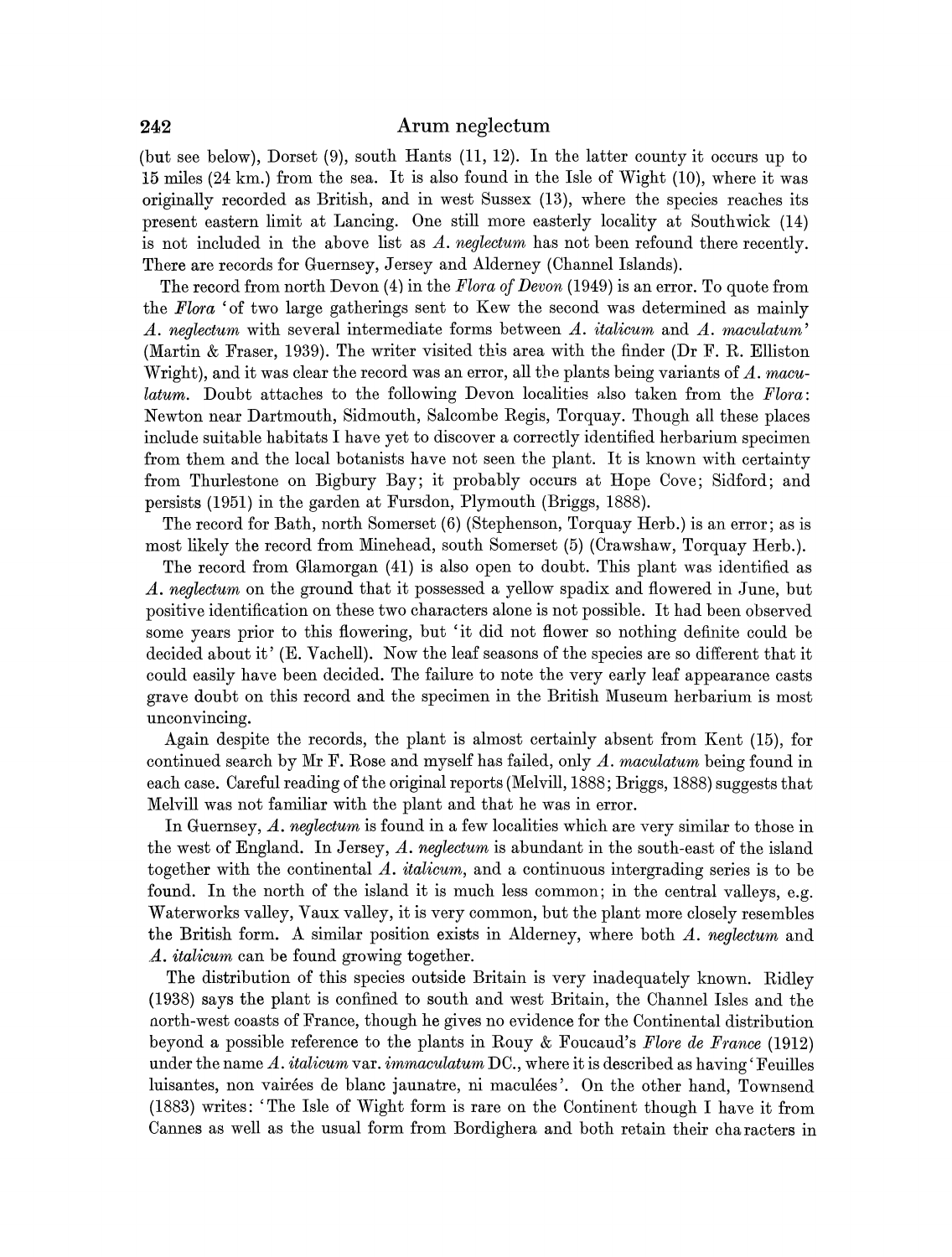# C. T. PRIME 243

cultivation.' A further possible reference is to be found in Boreau (1857): 'L'Arum italicum du Centre a rarement ses feuilles veinées de blanc. Je l'ai vu en cet état dans le vallee de l'Indre pres de Clion, Chatillon, etc.' A definite reference occurs in Chevalier (1942): 'Cette forme neglectum se recontre 9a et la dans la N.W. de la France pres des



Fig. 1. The distribution of Arum neglectum (Towns.) Ridley. The area south of the continuous lines (or excluded by them) has 0-5 mornings per year with snow lying. Data from Manley (1947).

lieux anciennement habites. Cherbourg (R. Herpin), Parc de Matthieu (A. Bigot).' Identification from herbarium material is difficult, but examination of such supports the view that A. neglectum may occur more widely on the Continent than Ridley would suggest.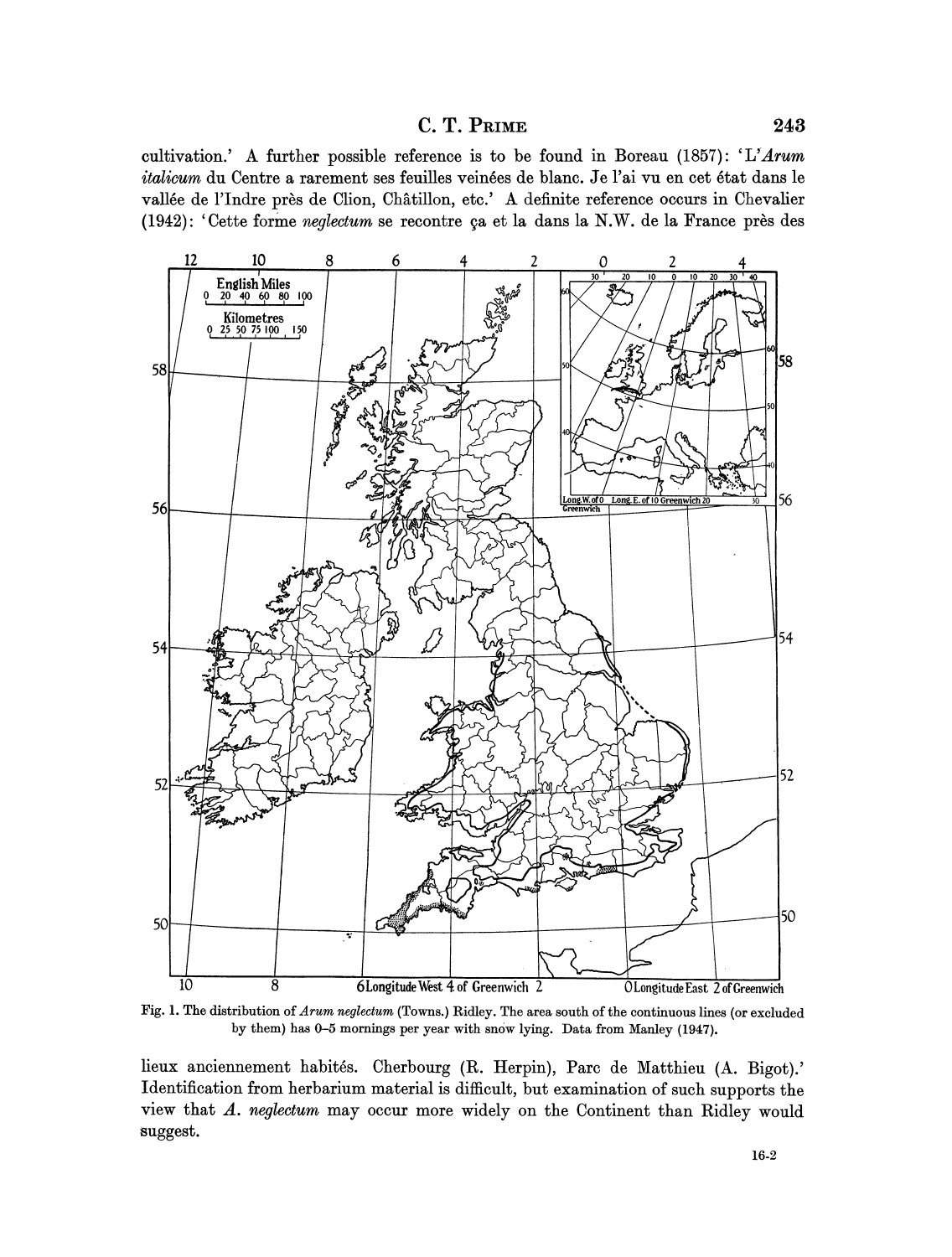In fact, in view of what may be seen in south-east Jersey, and the above quotations, it may be that the specific distinctions between the two are untenable on the Continent.

In England ascends to 768 ft. (234 m.) at Petersfield 'where it is depauperate' (Ridley, 1938), but the writer has not seen it above 700 ft. (213 m.)

II. Habitat. (a) Climatic and topographical limitations. Salisbury (1939) correlates the southern oceanic distribution with a susceptibility to severe frost throughout the winter. There is a correlation between the distribution of the species and the snow-cover line as shown on the map (Fig. 1). The climatic factors which influence the absence of snowcover may well be important, since A. neglectum grows in situations where snow is likely to lie. Direct damage by snow is not likely, but ice resulting from partly thawed and refrozen snow is known to kill the seedlings.

In the west of England the distribution roughly coincides with those soils having the least lime requirement (data from Blenkinsop, 1946). In the south-east of England the plant occurs on a variety of deep soils (e.g. base of calcareous scarps, drift, alluvium) where there is a high water content. Slight shade is usual, but the plant tolerates higher light intensities than A. maculatum. Investigations at Arundel (west Sussex) on the lines of those of Rutter & Blackman (1946) show the distribution to be correlated with height above a base-line, i.e. slope and not light intensity. Thus in this case, a soil factor, most likely water supply, was the factor determining Arum density.

(b) Substratum. The following sites are characteristic: the west of England at the foot of and in crevices in the stone walls in sheltered lanes. Soil a fine loam (e.g. Penzance) with  $pH = 6.0$  (colorimetric). In Dorset it occurs on soils derived from the Purbeck Series  $(pH=6.7-8.0)$  (colorimetric). In Hants and Sussex it often occurs at the base of steep slopes on deep soils with high exchangeable calcium, usually not far from an obvious water supply. At Arundel, the soil is of a rendzina type; on the surface 2-3 cm. litter, followed by 20-25 cm. loam containing fine particles of chalk. Below this is an extensive zone of moist finely powdered and compacted chalk. Rate of decay of leaves is rapid, being incorporated in the soil within a year.  $pH = 8.0$  (colorimetric).

In the Channel Isles the plant occurs in the sheltered lanes and roadsides under light shade. On a roadside at Samares, Jersey, associated species included:

|    |                   | а.                 |
|----|-------------------|--------------------|
|    | Hedera helix      |                    |
|    | Mercurialis annua |                    |
|    | Rumex acetosa     |                    |
|    | Sonchus oleraceus | о.                 |
| а. | Urtica dioica     |                    |
| a. |                   |                    |
|    |                   | Dactylis glomerata |

III. Communities. Near Penzance the plant grows in the banks of the lanes, nearly always in light shade. The following species occur with the plant:

| Alliaria petiolata    | а. | Melandrium dioicum   | а.             |
|-----------------------|----|----------------------|----------------|
| Geranium robertianum  | а. | Taraxacum officinale | $\mathbf{o}$ . |
| Hedera helix          | а. | Urtica dioica        |                |
| Lonicera periclymenum | о. |                      |                |

Near Polperro (Cornwall) the plant grows on the open cliff slope well sheltered by shrubs such as Sambucus nigra, Prunus spinosa and Hedera helix which are wind-pruned. The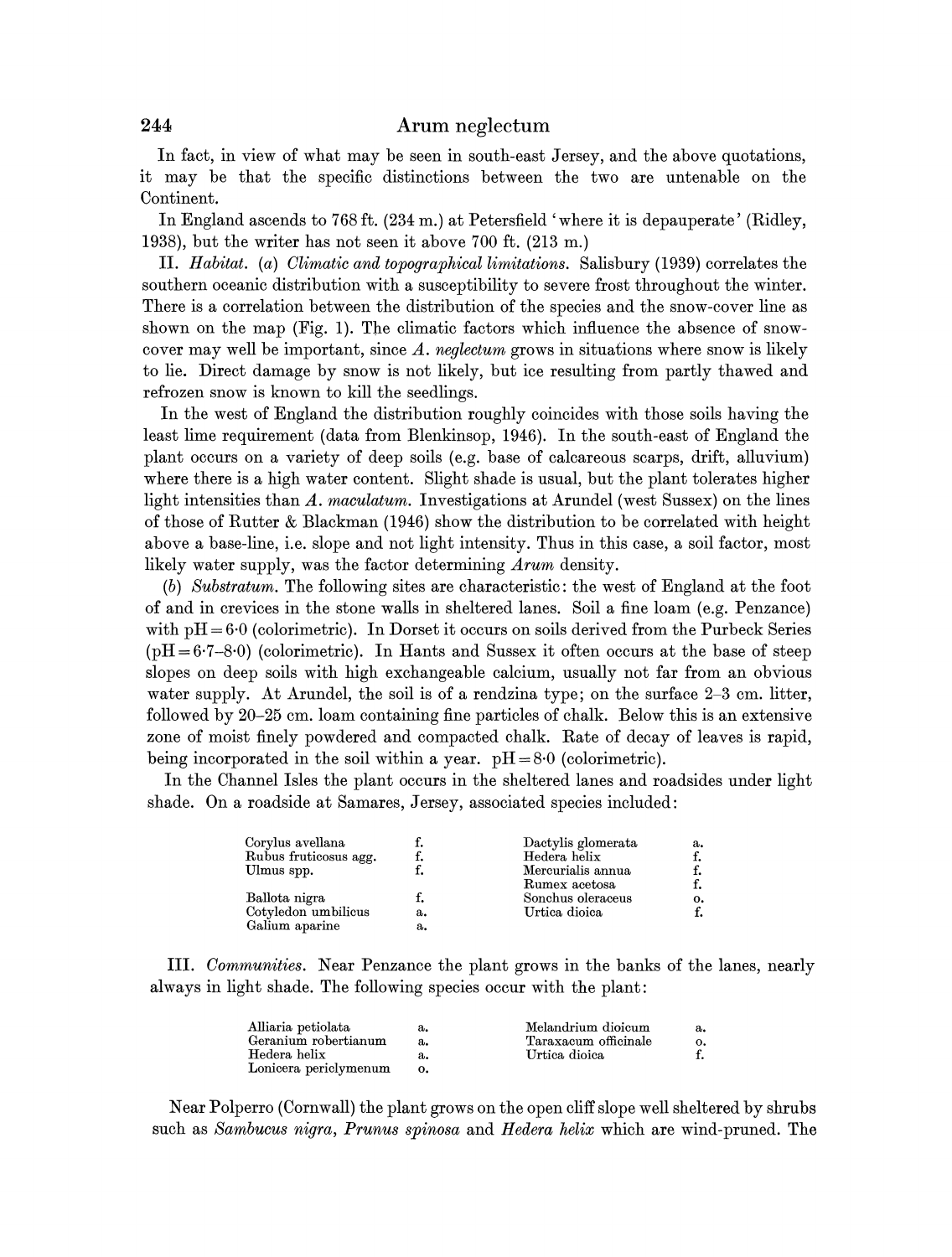# C. T. PRIME 245

plant is in little shade when the leaves are well up, and the habitat bears a resemblance to those of Dorset. Other associated species include:

| Agrostis stolonifera    |           | Rubus fruticosus agg. | а. |
|-------------------------|-----------|-----------------------|----|
| Brachypodium sylvaticum | $\circ$ . | Stellaria holostea    |    |
| Galium mollugo          | о.        | Teucrium scorodonia   | о. |
| Plantago lanceolata     | r.        | Urtica dioica         |    |
| Poa pratensis agg.      | о.        |                       |    |
|                         |           |                       |    |

At Thurlestone (south Devon) the locality is a sheltered lane on rocks of the Lower Devonian (Meadfoot Series). Associated species include:

| Crataegus monogyna      | о. | Ranunculus repens  | о. |
|-------------------------|----|--------------------|----|
| Dryopteris spinulosa    | о. | Rumex crispus      | о. |
| Hedera helix            | а. | Senecio vulgaris   | r. |
| Linaria cymbalaria      | о. | Smyrnium olusatrum | a. |
| Poa pratensis agg.      |    | Sonchus oleraceus  | r. |
| Phyllitis scolopendrium | о. | Urtica dioica      | а. |
|                         |    |                    |    |

In Dorset it occurs on the limestone of the Purbeck Series. Two types of habitat may be seen, one very local, in open grassland dominated by Brachypodium pinnatum. The plant is not luxuriant, but possibly gains protection from the B. pinnatum, which is very persistent in winter. Associated species include:

| Agrimonia eupatoria    | о. | Daucus carota        | о.                     |
|------------------------|----|----------------------|------------------------|
| Blackstonia perfoliata | r. | Holcus lanatus       |                        |
| Anthyllis vulneraria   | r. | Linum catharticum    | $\mathbf{o}$ .         |
| Brachypodium pinnatum  | d. | Medicago lupulina    | о.                     |
| Briza media            |    | Poterium sanguisorba | f.                     |
| Centaurea nigra agg.   | о. | Knautia arvensis     | $\mathbf{o}$ .         |
| Cirsium acaulos        | r. | Senecio jacobaea     | $\mathbf{o}_{\bullet}$ |
| Dactylis glomerata     |    |                      |                        |
|                        |    |                      |                        |

More frequently it occurs in scrub on the east side of limestone walls, and rarely on the western side where the scrub is less well developed. The following species occurred in one locality:

| Rubus fruticosus agg.      | а. | Convolvulus arvensis |    |
|----------------------------|----|----------------------|----|
| Prunus spinosa             | f. | Cyonosurus cristatus | f. |
| Hedera helix               | f. | Dactylis glomerata   | f. |
|                            |    | Daucus carota        | о. |
| Agrimonia eupatoria        | о. | Holcus lanatus       | f. |
| Agrostis stolonifera       | f. | Iris foetidissima    | о. |
| Arum maculatum             | о. | Phleum pratense      | f. |
| Brachypodium pinnatum      | r. | Picris hieracioides  | r. |
| Brachypodium sylvaticum o. |    | Prunella vulgaris    | о. |
| Cirsium arvense            | f. | Trisetum flavescens  | f. |
| Cirsium eriophorum         | о. |                      |    |
|                            |    |                      |    |

At Arundel (west Sussex) at the base of a wooded chalk escarpment, the following occur:

| Acer pseudo-platanus   | s.d. | Atropa bella-donna     | r.             |
|------------------------|------|------------------------|----------------|
| Aesculus hippocastanum | о.   | Calystegia sepium      | $\mathbf{o}$ . |
| Fagus sylvatica        | d.   | Cynoglossum officinale | r.             |
| Hedera helix           | о.   | Dipsacus pilosus       | r.             |
| Quercus ilex           | r.   | Eupatorium cannabinum  | r.             |
| Buxus sempervirens     | r.   | Galeobdolon luteum     | f.             |
| Clematis vitalba       |      | Mercurialis perennis   | a.             |
| Cornus sanguinea       |      | Glechoma hederacea     | a.             |
| Crataegus monogyna     | f.   | Rubia peregrina        | r.             |
| Euonymus europaeus     | r.   | Solanum dulcamara      | f.             |
| Fraxinus excelsior     | о.   | Urtica dioica          | a.             |
| Ligustrum vulgare      | ı.   | Valeriana officinalis  | r              |
| Prunus spinosa         | r.   |                        |                |
| Rubus fruticosus agg.  | 0.   |                        |                |
| Sambucus nigra         | a.   |                        |                |
|                        |      |                        |                |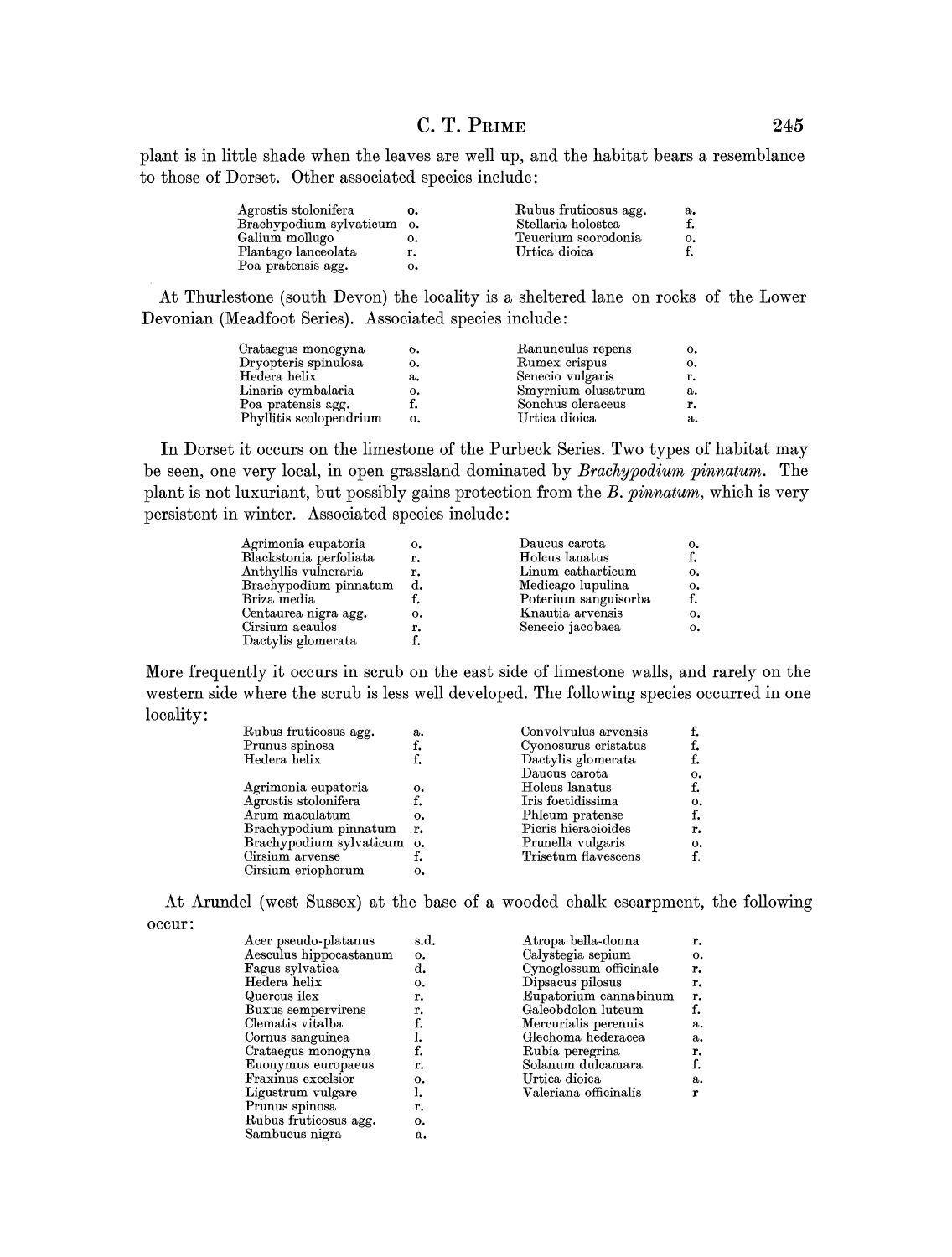IV. Response to biotic factors. Both spathe and spadix are freely eaten by slugs and snails.

V. (a) Gregariousness. Grows in large clumps; in really favourable habitats the clumps coalesce so as to cover areas of a square metre or more.

(b) Performance in various habitats. Flowers freely in most habitats, the leaves reaching a height of 40 cm. in the most favourable localities.

(c) Effect of frost, drought, etc. The plants in the writer's garden were unaffected by the severe winter of 1947, apart from the weighing down of the leaves by snow. Damage to seedlings was observed, five out of eight not surviving.

The adult leaves are less liable to scorch by intense light than those of A. maculatum.

VI. (a) Morphology. The corms are slow-growing, reaching a maximum diameter of 4 cm. and contain raphides. They produce roots in September or October, shortly afterwards a shoot, and the hibernal leaves are fully expanded by late October. The tubers occur at a depth of  $12-20$  cm. below the surface, and as in A. maculatum a new corm is produced each year. The roots are 30 cm. or more in length, and are contractile.

(b) Mycorrhiza. Endotrophic mycorrhizal association (Rayner, 1927). See also Magrou (1936) for the mycorrhizal synthesis in A. italicum.

(c) Perennation; reproduction. Stem tuber (corm) geophyte. By the beginning of August the leaves have withered and only the axis bearing the red berries remains. The corm at this stage is dormant.

Daughter tubers are budded off from the mature tuber and develop more rapidly than the seedling. The longevity of the individual plant is not known, but the age at first flowering is about the fifth year. Seed is set every year.

(d) Chromosome number.  $2n = 83$  in two plants from Stevning, Sussex;  $2n = 84$  in two plants from Dorset;  $2n = 84$  in one plant from the Isle of Wight (Lovis, unpubl.)  $2n = 63$ for A. neglectum (Haskell, 1951) is a misquotation from Dangeard.  $2n = 64$  for A. *italicum* (Dangeard (1937), using French material and counting at meiosis.)  $2n = 84$  from Chelsea Physic garden (Lovis unpubl.).  $2n = 84$  from Kew (Prime unpubl.).

VII. Phenology. The roots are first produced in early autumn and maximum growth of the tuber occurs in spring. The leaves appear above ground in autumn (late September or October), the summer foliage appearing in March or April. The leaves of seedlings may appear earlier, even in late August. Flowers in May or June, producing 1-2 flower spikes per corm (three weeks or a month later than A. maculatum). The time of maturation of the seeds is August. The seeds germinate in spring and produce the first leaf the following autumn.

VIII. (a) Mode of pollination. The pollination mechanism is precisely similar to A. maculatum, midges of the genus Psychoda being by far the most frequent visitors. On one occasion numerous specimens of a fly, Limosina crassimana Hal., were found in several spathes, so this insect may play a part in pollination. There are no cleistogamic flowers, reproduction is amphimictic and there is no vivipary.

(b) Hybrids. A. neglectum and A. italicum are interfertile, particularly if *italicum* is used as the female parent. The hybrids show all gradations between the two species.

All attempts by the writer to cross A. neglectum with A. maculatum have failed, but hybrids in nature do occur very rarely. One suspected hybrid colony at Arundel showed  $2n = 70$  (Lovis, unpubl.). All the *maculatum* plants used in these experiments had 56 chromosomes; it is more likely that the race of A. maculatum with 84 chromosomes (Maude, 1940) would cross with A. neglectum, but the writer has not located this plant.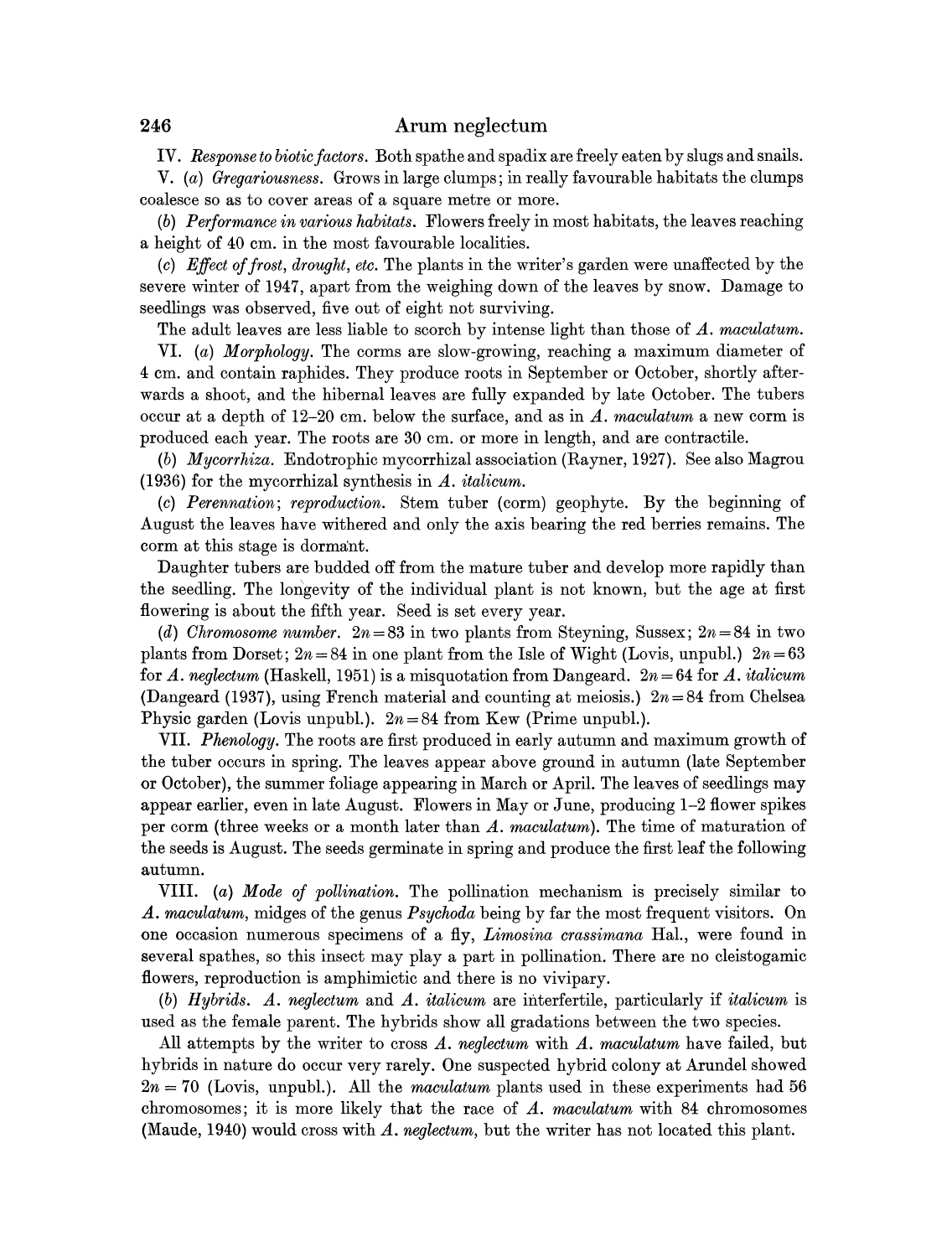## $C. T. P<sub>RIME</sub> 247$

(c) Seed production and dispersal. 636 berries of A. neglectum were found to contain 754 ripe seeds, an average of 1-4 seeds per berry. 732 seeds weighed 29-2 g., an average of 0-040 g. per seed. The number of berries per spike is 53 (mean of 20 counts). (Material from Arundel, west Sussex.) Dispersal is by birds, or the infructescence falls to the ground, or the ripe berries fall off.

(d) Viability of seeds; germination. The seed loses its viability after the first year. None of 84 seeds collected in the Isle of Wight in 1947 germinated in 1949. 84 seeds sown in boxes of soil in 1949 showed 27 seedlings in 1950, a percentage of 29. No light sensitivity was observed.



Fig. 2. Stages in the germination of A. neglectum. Approx. nat. size. a.b.c., February to April; d.e.f., October to November.

(e) Seedling morphology. Germination is as A. maculatum, with the first leaf appearing in the autumn. Occasionally two leaves are produced in the first season.

 $(f)$  Effective reproduction. Once the species is established in favourable habitats vegetative reproduction is more important than multiplication by seed.

IX.  $(a)$ ,  $(b)$ ,  $(c)$ . Animal feeders and parasites, plant parasites, diseases. No information. X. History. See under third paragraph (p. 241).

A distinct plant such as this would hardly fail to have been noticed before 1854, so it is probably a recent introduction. If it is still spreading then some of the suggestions made in (II) above may have to be modified.